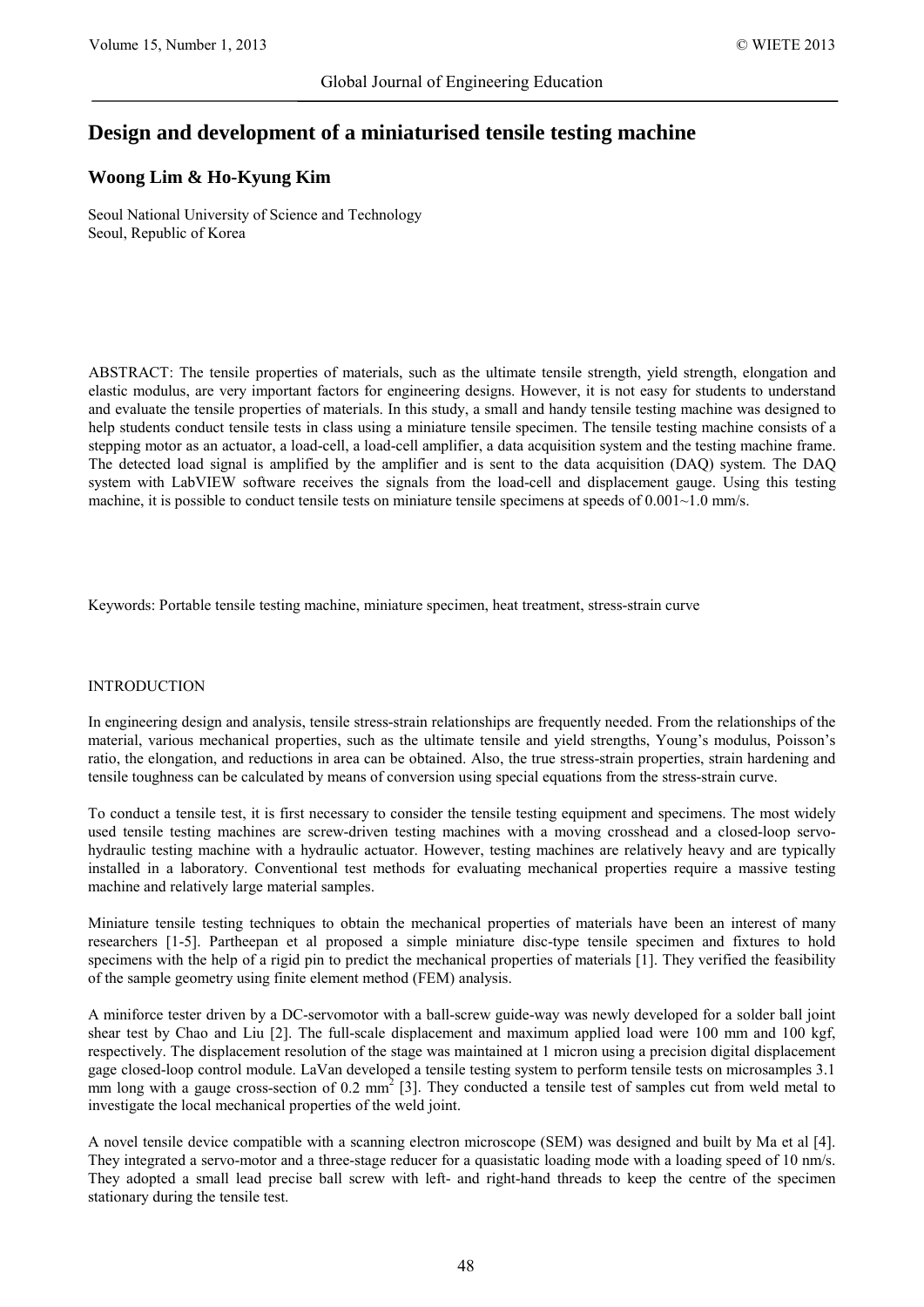Hou and Chen developed a new uniaxial tensile testing system, consisting of a closed-loop piezo-electric (PZT) actuator, a load cell, and two grippers to hold the specimen in order to investigate the mechanical behaviour of thin films [5]. However, these systems are complicated and/or much more expensive than conventional tensile testing methods.

Acquiring new instructional laboratory apparatuses and preparing samples are a challenge due to typical budgetary limitations. In addition, sophisticated skills are required to operate the testing machine, especially the servo-hydraulic testing machine. Therefore, a new approach for an easy-to-handle and inexpensive tensile testing system is necessary for undergraduate students in mechanical, civil and materials engineering, so that they may conduct tension tests easily by themselves.

In this article, a miniaturised tensile testing system involving the use of a specially designed miniature tensile specimen is proposed. The system developed was designed to convert the rotation motion of a ball screw into the linear motion of specimen grips that apply a tensile load to the specimen. The frame contains an aligned linear motion guide for the movement of the specimen grips, ensuring the co-linearity of the travel axes. One side of the specimen is connected to a ball-screw block and the other side is connected to a load-cell to detect the load magnitude. It was concluded that such an apparatus can be designed, developed and constructed in house within a manageable budget. This can be accomplished by taking advantage of the capstone senior design project.

#### DESIGN OF THE TENSILE TESTING MACHINE SPECIFICATIONS

The performance requirements of the machine were established for breaking using a 6061 aluminium alloy plate specimen with a thickness of 1 mm. In terms of the loading capacity of the testing machine, the specimen preparation and handling processes, thin miniaturised specimens are suitable. The functional requirements of the machine are as follows:

- Sample size: 1 mm thick, gauge cross-section area of 4 mm<sup>2</sup>, and gauge length of 8 mm.
- Maximum stroke: 20 mm.
- Maximum tensile force: 2.0 kN.

# DESIGN CONCEPT

The machine is designed to pull one end of the sample, while the other end of the sample is attached to the load cell to monitor the applied load. The maximum tensile load to break the aluminium 6061 sample with a cross section area of 4 mm<sup>2</sup> and an ultimate tensile strength of at most 300 MPa was determined to be 1.2 kN. Thus, the maximum tensile force requirement of the machine was set to 2.0 kN. The load is measured with load cells with 0.5% of the maximum rated load.

In order to pull the sample without torsion, a ball screw converts the stepping motor rotation into linear motion. A ball screw with a diameter of 10 mm and pitch of 2 mm positioned in line with the specimen provides the tensile force. A chain is used to couple the stepping motor to the ball screw because a collinear arrangement would have made the system too long. A stepping motor with a capacity of 40 N-cm generates a full rotation in 200 steps and can be driven by the control system in 1/5 steps. A linear motion guide is adopted for precise alignment of the specimen without any distortion during gripping and tensile loading. Figure 1 shows the overall structure of the miniaturised tensile testing machine.



Figure 1: Photo of the miniature tensile testing machine with a size of 330 x 280 x 155 mm: 1) stepping motor; 2) ball screw block; 3) specimen holders; 4) miniature tensile specimen; 5) load-cell; 6) displacement gage; 7) chain; 8) bearing holder; 9) linear motion guide; and 10) control box.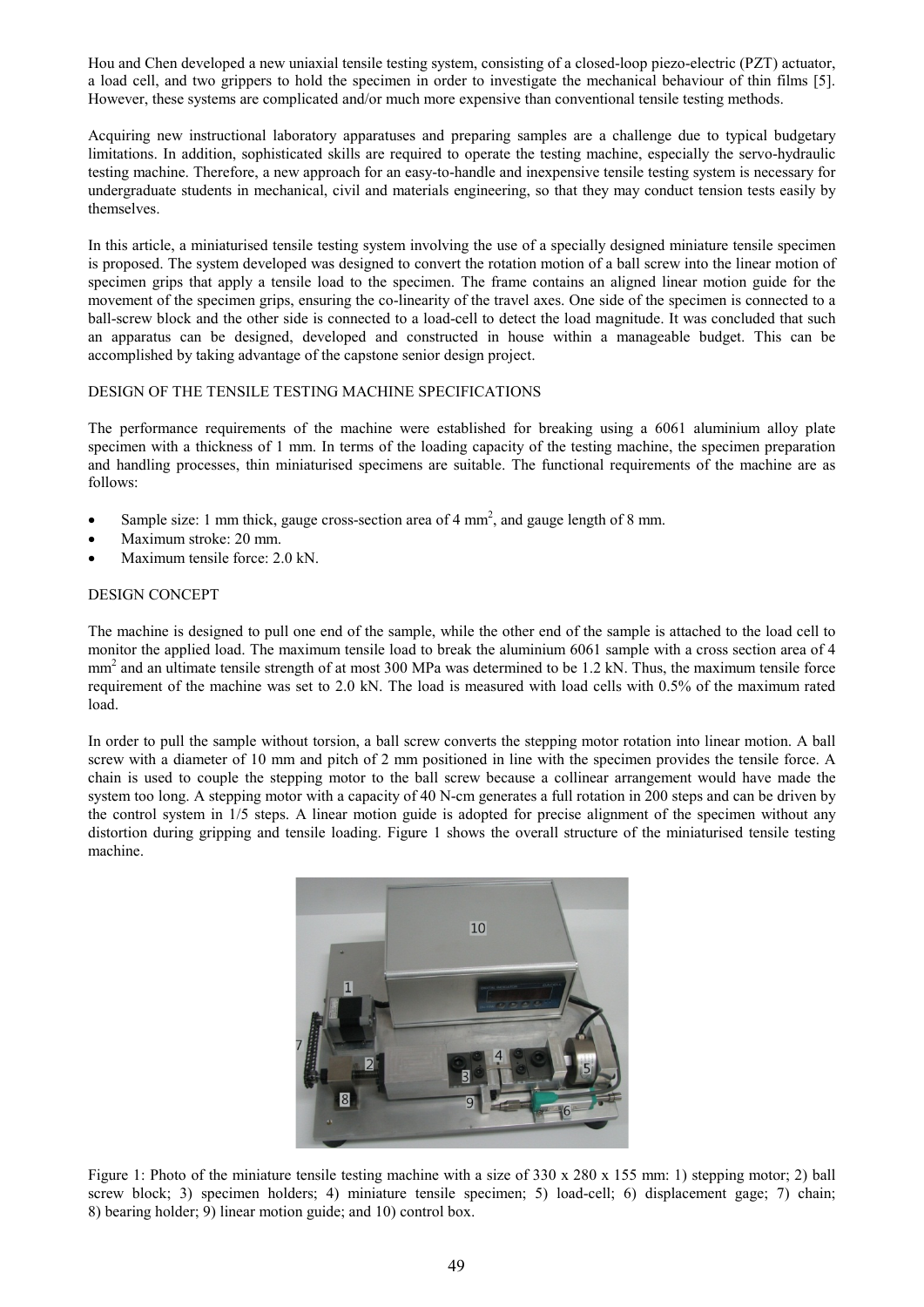A special specimen holder was designed to carry out the tensile test. The specimen holder consists of two fixtures made of die steel, as shown in Figure 2. The specimen fits into a cut-out in the specimen holder. The cut-out is machined into the same shape and dimension of the grip section of the specimen, 0.97 mm deep on the holder, for easy fixing of the specimen. The fixture is provided in the form of a hole that is 10.5 mm in diameter to hold the specimen with the help of a loading pin with a diameter of 10 mm. The test specimen experiences the tensile load through the loading pin. The specimen is attached at both ends by fixing the specimen holders. The prepared test specimen fixed in, then, gripped with the help of the loading pin. The test was carried out in the present case with a speed of 0.15 mm/min. A preload of 1 N is applied to nullify the effect of any initial nonlinearity in the output of the miniature test.

A National Instruments USB-6009 data acquisition card is used to create the square-wave signal that drives the stepper motor and to acquire the analogue signals from the load cell indicator as well as the displacement gage. The application software of the system is written in LabVIEW, a graphical programming language provided by National Instruments. The graphical user interface (GUI) provides the user with complete control over all aspects of the tensile testing machine, as shown in Figure 3. When first powered up, the GUI guides the user through all of the steps necessary to conduct the measurements. Geometrical details such as the length, width and thickness of the test specimen are supplied to the software. All data gathered throughout the experiments can be exported to a text file for further processing using a spreadsheet tool.



Figure 2: Dimensions of the specimen holder (all dimensions in mm).



Figure 3: The user interface written in LabVIEW. The interface includes a real-time plot of the applied load against displacement. Also included are setup routines for the sample setup process.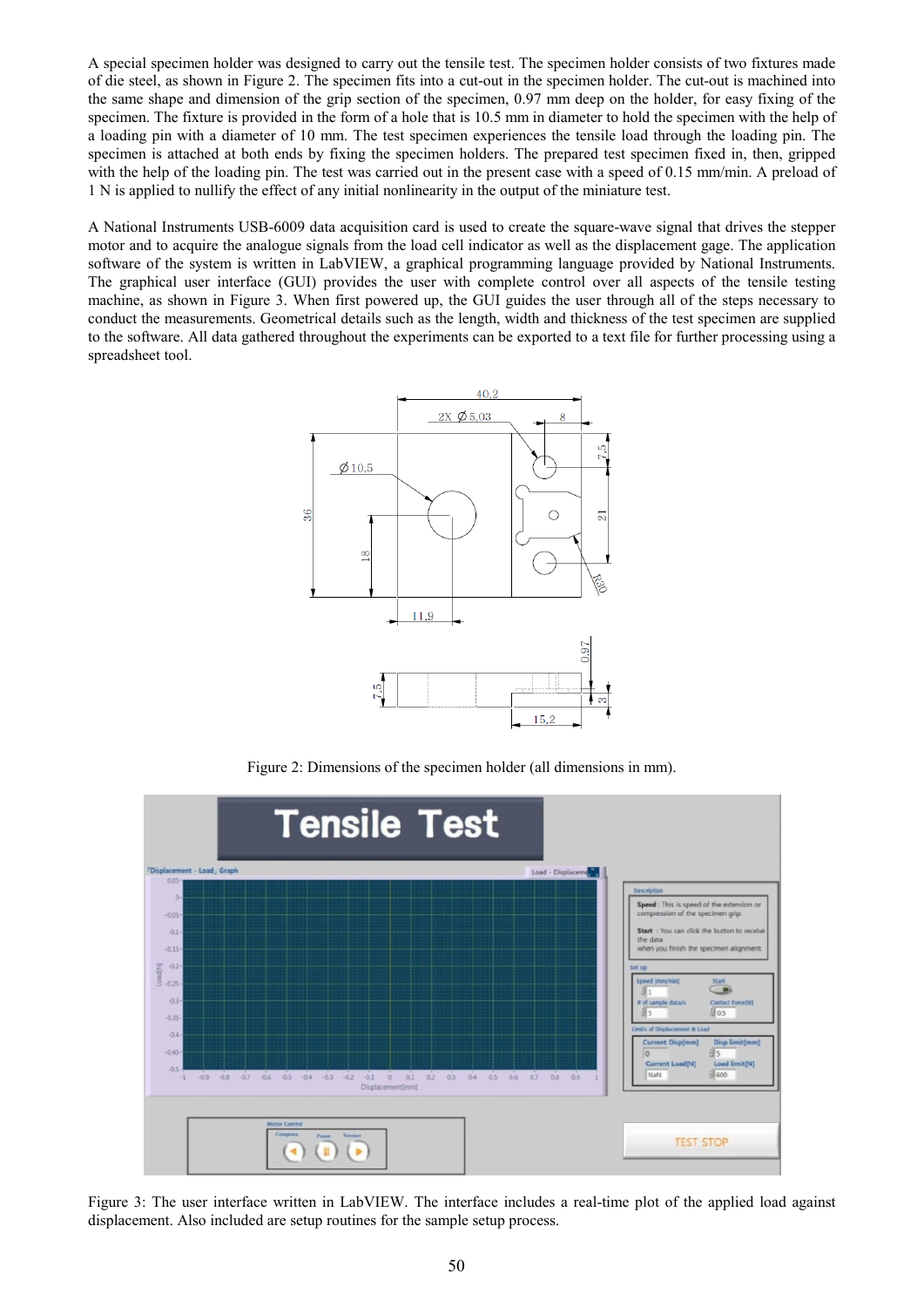# SPECIMEN TESTING

In this study, a miniature specimen is designed, as shown in Figure 4. The size and dimensions of the specimen were miniaturised, based on a conventional standard tensile specimen. A finite element analysis of the miniature tensile test was carried out using the commercially available OptiStruct code in order to verify the specimen geometry without stress concentration. An elastic analysis of this test was carried out with the specimen geometry using various radii (from 5 mm to 40 mm) of gauge section of the specimen. Figure 5 shows the longitudinal stress distribution at an applied load of 500 N. The nominal stress of the gauge section with a cross-section area of 4 mm<sup>2</sup> is 125 MPa, as expected. The stress distribution result verifies that there is no stress concentration on the gauge section of the specimen geometry with a radius of 30 mm, as shown in Figure 5.

In order to make many specimens inexpensively for students, a punching process was adopted. The punch and die were made of SKD11 die steel. A die in the same shape as the specimen is punched on a thin plate with a thickness of 1 mm, as shown in Figure 6. The procedure for making this specimen is much easier compared with those of conventional tensile test specimens, which require a number of machining operations.



Figure 4: Dimensions of the miniature tensile specimen.



Figure 5: Finite element result of the miniature specimen to check the stress concentration.



Figure 6: Photo of the specimen using a blanking process and a blanked-out plate.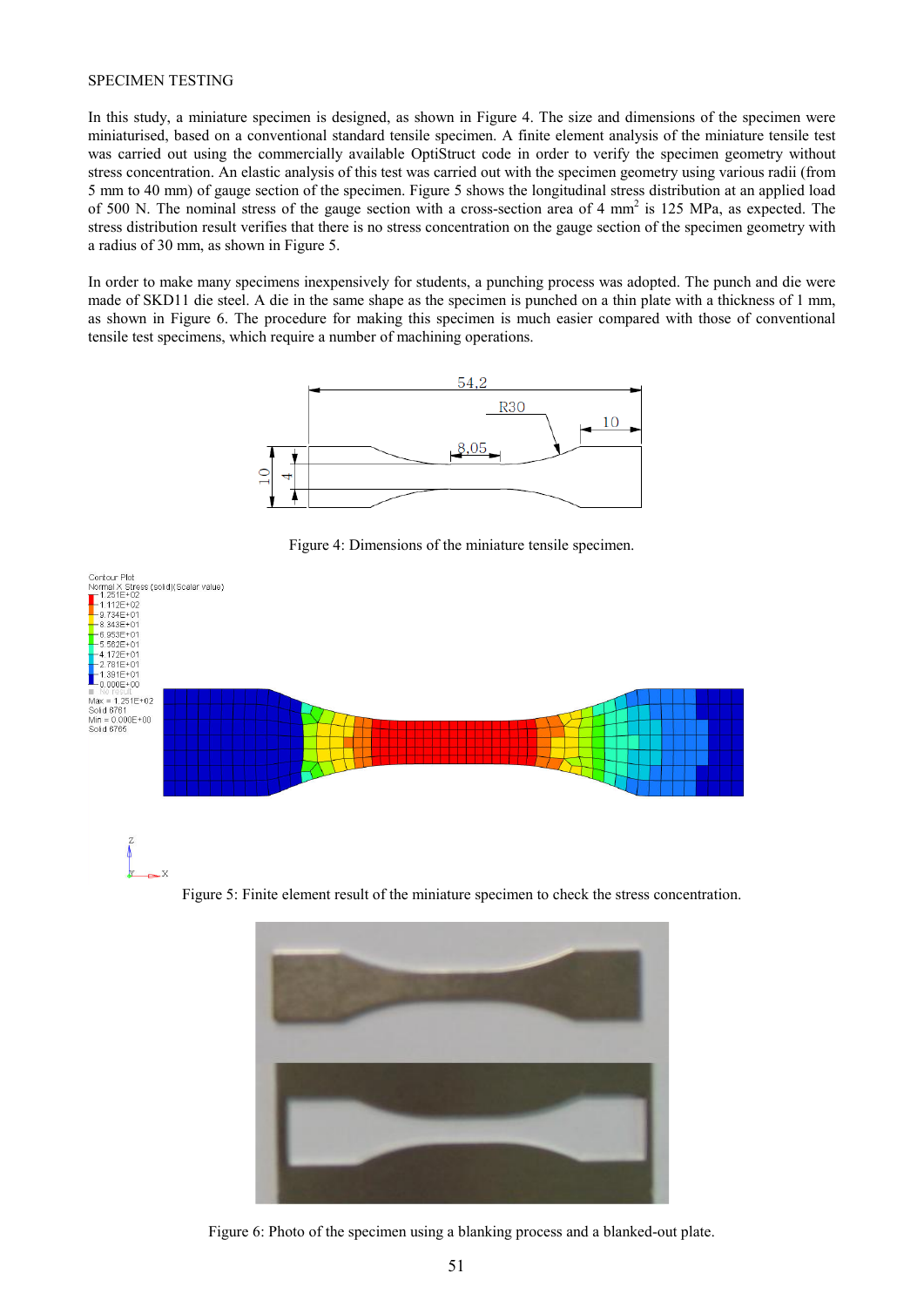#### TENSILE TESTING AND RESULTS

Different types of heat treatment are generally utilised to achieve a good combination of strength and ductility. Therefore, in order to help students understand the effects of heat treatments on mechanical properties, five specimens were provided to acquire the optimal heat treatment condition with respect to the ultimate tensile strength. The students were supposed to conduct tensile tests of specimens, which had been heat-treated under different conditions. In order to understand the influence of a heat treatment on the mechanical behaviour, heat-treatable aluminium 6061 alloy was adopted.

The students were supposed to find the optimal ageing time for the highest tensile strength of the 6061 alloy within an aging time range. The specimens were solid-solution-treated at 803 K for 1 hour, quenched in room-temperature water and, then, underwent aging treatments within an aging range of 0 to 300 minutes. The students had to choose an arbitrary aging time from between 0 and 300 minutes, because the maximum ultimate tensile strength was found near 120 minutes according to our previous experimental results. The students were asked to provide the stress-strain curve of the tested samples and determine the optimum aging time for the highest ultimate tensile strength in a laboratory class. They also had to summarise the test results, as shown in Table 1.

| Ageing time | YS    | <b>UTS</b> | Elongation |
|-------------|-------|------------|------------|
| (min.)      | (MPa) | (MPa)      | $(\%)$     |
| 0           | 81.1  | 169.5      | 42.3       |
| 10          | 150.8 | 258.7      | 27.3       |
| 30          | 254.2 | 298.5      | 17.5       |
| 60          | 276.1 | 302.3      | 12.8       |
| 120         | 287.8 | 309.9      | 13.3       |
| 180         | 274.2 | 297.6      | 13.5       |
| 210         | 275.2 | 303.7      | 13.7       |
| 240         | 245.1 | 282.4      | 15.2       |
| 300         | 243.2 | 283.8      | 13.9       |

Table 1: Summarised tensile test results on various aging time.

Figure 7 presents the engineering stress-strain curves of the aluminium 6061 alloy at various aging times. Regarding the solid-solution treated sample, the ultimate tensile strength (UTS) and yield strength (YS) were 81.1 MPa and 169.5 MPa, respectively. Figure 8 shows the UTS and YS values against aging times for the solid-solution-treated aluminium 6061 alloy samples. According to this figure, the UTS and YS increased continuously up to 120 minutes and, then, decreased with increasing ageing time.

The maximum UTS of the aged treatment of aluminium 6061 alloy was 309.9 MPa, which is close to that of aluminium 6061 T6 tempered alloy [6]. Therefore, from Figure 7, the optimal aging time for obtaining the highest UTS was found to be close to 120 minutes. Compared to the solid-solution-treated sample, the UTS and YS of the aged sample with an aging time of 120 minutes both increased dramatically by 83.9% and 254.9%, respectively. However, the degree of elongation decreased from 42.3% to 13.3%. The difference in the strength and ductility is attributed to the precipitation strengthening effect from the heat treatment. From these experiments, students could understand the effect of a heat treatment on mechanical properties and could learn how to acquire the UTS, YS and elongation of materials from tensile tests.



Figure 7: Example of a uniaxial tensile stress-strain curve for various aging-treated Al-6061 alloys.